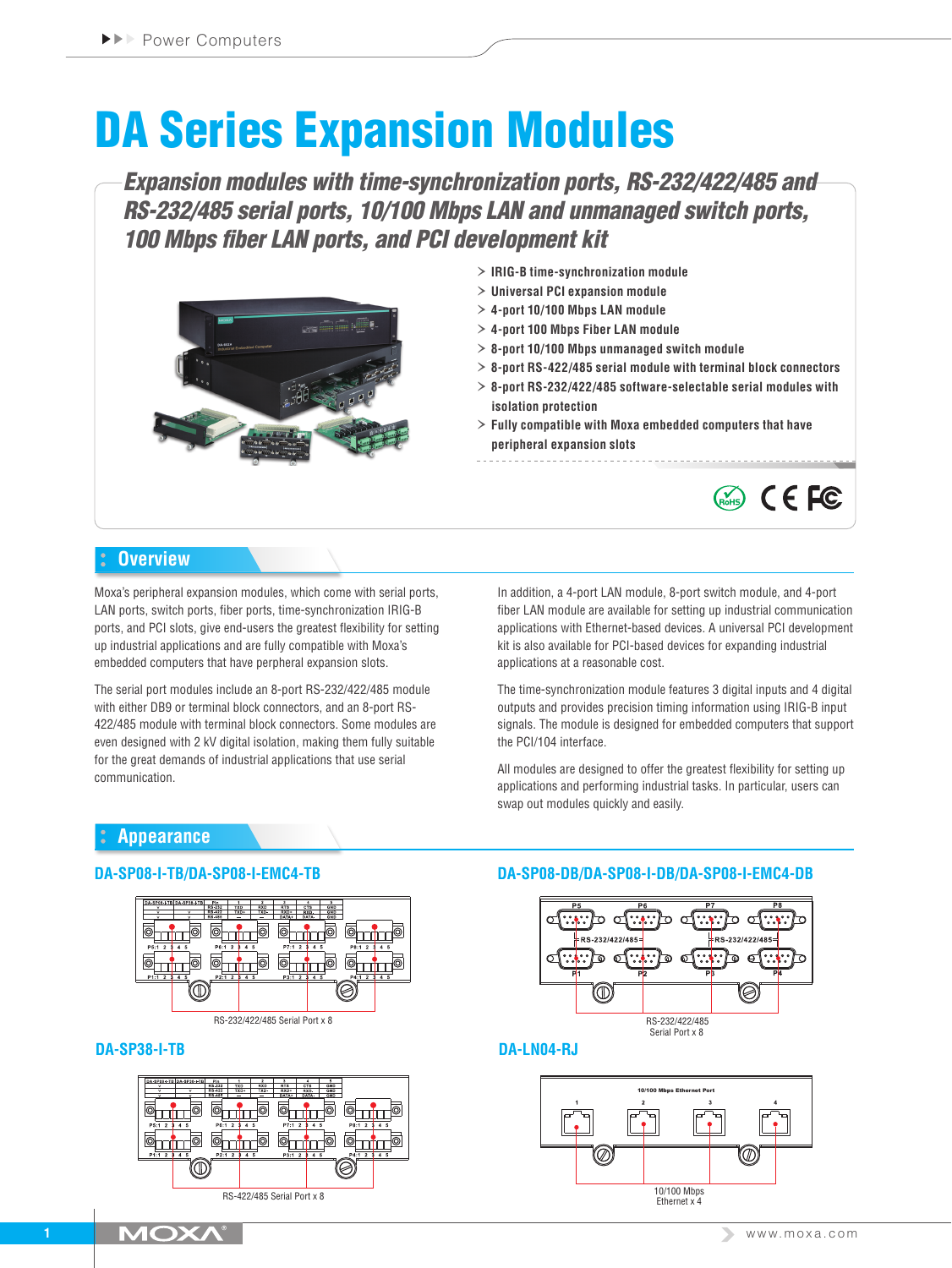## **DA-SW08-RJ**



#### **DA-FX04-MM-ST-T DA-IRIGB-4DIO-PCI104-EMC4**



## **DA-UPCI-DK**





PCI-104 Connector

# **DA-IRIGB-4DIO-PCI104-EMC4 Hardware Specifications**

#### **Hardware**

**Communication Controller:** FPGA Cyclone V **Form Factor:** PCI/104

#### **Time Code Input**

**IRIG-B:** Based on the IRIG STANDARD 200-04 and IEEE 1344

# **Precision and Accuracy**

**Accuracy (Time Synchronization):** ±1 µs **Accuracy (Free Running):** ±500 ms @ 24 hr

# **Input Signals**

- **Single Level:**
- Open: High
- Short to GND:> Low
- Level Input: 5 to 12 V **Differential Level:**

# $\bullet$  D+  $\circ$  D $\circ$  > 0.2 V, RXD is High

- D+ D- < -0.2 V, RXD is Low
- Level Input: 5 V

# **Interface**

**IRIG-B:** 2-pin wafer to DB9 **DI/DO:** 10-pin wafter to DB9

#### **Protection**

**ESD Protection:** 8 kV contact, 15 kV Air ESD protection **Surge Protection:** 2 kV line-to-line and 4 kV line-to-ground surge protection, 8/20 µs waveform **Insulation:** 500 V

### **Digital Input**

**Input Channels:** 3, source type **Input Voltage:** 0 to 30 VDC **Digital Input Levels for Dry Contacts:** • Logic level 0: Close to GND

• Logic level 1: Open

#### **Digital Input Levels for Wet Contacts:**

• Logic level 0: +3 V max.

• Logic level 1: +10 V to +30 V (source to DI) **Isolation:** 3 kV optical isolation **Connector Type:** DB9 male

# **Digital Output**

**Output Channels:** 4, sink type **Output Current:** Max. 200 mA per channel **On-state Voltage:** 24 VDC nominal, open collector to 30 V **Isolation:** 3 kV optical isolation **Connector Type:** Male

### **Operating Systems**

**Windows:** Windows 7E **Linux:** Debian 7

#### **Physical Characteristics**

**Dimensions:** 90 x 96 mm (3.54 x 3.78 in)

### **Environmental Limits**

**Operating Temperature:** -10 to 60°C (14 to 140°F) **Storage Temperature:** -40 to 85°C (-40 to 185°F) **Ambient Relative Humidity:** 5 to 95% (non-condensing) **Altitude:** Up to 2000 m

# **Standards and Certifications**

**EMC:** CE, FCC **EMI:** EN 55032, EN 61000-3-2, EN 61000-3-3, FCC Part 15 Subpart B Class A **EMS:** IEC 61000-4-2 ESD: Contact 8 kV; Air 15 kV IEC 61000-4-3 RS: 10 V/m (80 MHz to 1 GHz) IEC 61000-4-4 EFT: Signal 4 kV IEC 61000-4-5 Surge: Signal 4 kV IEC 61000-4-6 CS: 10 V IEC 61000-4-8 **Green Product:** RoHS, CRoHS, WEEE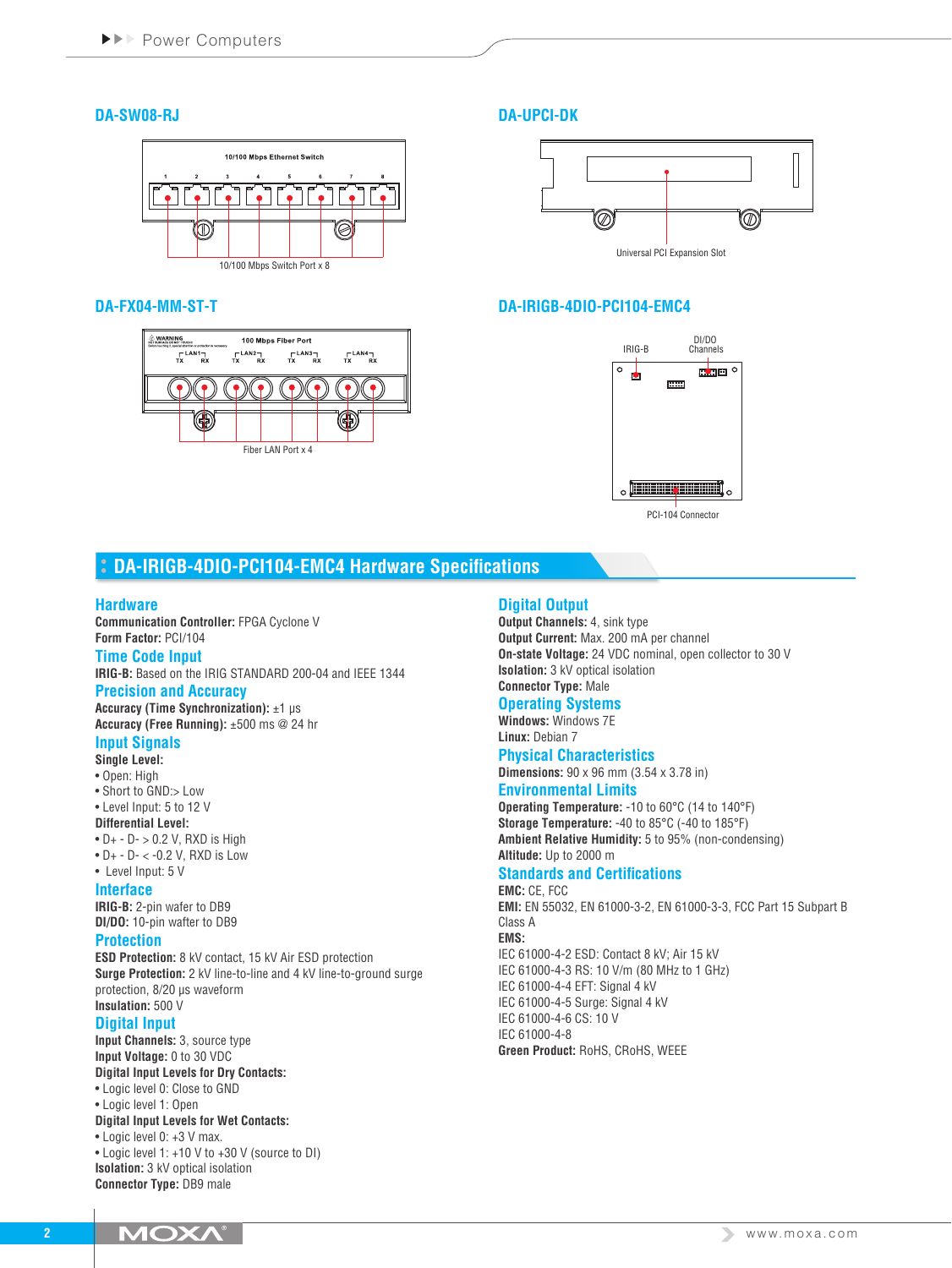# **DA-SP08-DB, DA-SP08-I-DB, DA-SP08-I-TB Hardware Specifications**

#### **Serial Interface**

**Serial Standards:** 8 RS-232/422/485 ports, software selectable (DB9 male or terminal block connector) **ESD Protection:** 15 kV for all signals **Isolation:** 2 kV digital isolation (DA-SP08-I-DB and DA-SP08-I-TB only)

#### **Serial Communication Parameters**

**Data Bits:** 5, 6, 7, 8 **Stop Bits:** 1, 1.5, 2 **Parity:** None, Even, Odd, Space, Mark **Flow Control:** RTS/CTS, XON/XOFF, ADDC® (automatic data direction control) for RS-485

# **DA-SP08-I-EMC4-DB/TB Hardware Specifications**

#### **Serial Interface**

**Serial Standards:** 8 RS-232/422/485 ports, software selectable (DB9 male or terminal block connector) **ESD Protection:** 8 kV contact, 15 kV air **Surge Protection:** 2 kV line-to-line and 4 kV line-to-ground surge protection, 8/20 µs waveform **Insulation:** 500 V **Isolation:** 2 kV digital isolation **Pull low/high:** 1k/150k, jumper selectable **Termination Resistor:** 120 ohms, jumper selectable

#### **Serial Communication Parameters**

**Data Bits:** 5, 6, 7, 8 **Stop Bits:** 1, 1.5, 2 **Parity:** None, Even, Odd, Space, Mark

# **DA-SP38-I-TB Hardware Specifications**

#### **Serial Interface**

**Serial Standards:** 8 RS-422/485 ports, software selectable (DB9 male or terminal block connector) **ESD Protection:** 15 kV for all signals **Isolation:** 2 kV digital isolation

#### **Serial Communication Parameters**

**Data Bits:** 5, 6, 7, 8 **Stop Bits:** 1, 1.5, 2 **Parity:** None, Even, Odd, Space, Mark **Flow Control:** RTS/CTS, XON/XOFF, ADDC® (automatic data direction control) for RS-485

# **DA-LN04-RJ Hardware Specifications**

#### **Ethernet Interface**

**LAN:** 4 auto-sensing 10/100 Mbps ports (RJ45) **Magnetic Isolation Protection:** 1.5 kV built-in

# **DA-SW08-RJ Hardware Specifications**

#### **Ethernet Interface**

**LAN:** 8 auto-sensing 10/100 Mbps unmanaged Ethernet switch ports (RJ45) **Magnetic Isolation Protection:** 1.5 kV built-in

# **DA-UPCI-DK Hardware Specifications**

#### **Universal PCI Expansion Adatper PCI Slots:** 1

**Interface Bus:** 32-bit Universal PCI (3.3 V and 5 V)

**Baudrate:** 50 bps to 921.6 kbps (supports non-standard baudrates; see user's manual for details)

#### **Serial Signals**

**RS-232:** TxD, RxD, DTR, DSR, RTS, CTS, DCD, GND **RS-422:** TxD+, TxD-, RxD+, RxD-, GND **RS-485-4w:** TxD+, TxD-, RxD+, RxD-, GND **RS-485-2w:** Data+, Data-, GND

#### **Physical Characteristics**

**Weight:** 290 g (0.64 lb) **Dimensions:** 130 x 150 x 42 mm (5.12 x 5.91 x 1.65 in) **MTBF (mean time between failures):** 1,753,143 hrs

**Flow Control:** RTS/CTS, XON/XOFF, ADDC® (automatic data direction control) for RS-485 **Baudrate:** 50 bps to 921.6 kbps (supports non-standard baudrates;

see user's manual for details)

## **Serial Signals**

**RS-232:** TxD, RxD, RTS, CTS, GND **RS-422:** TxD+, TxD-, RxD+, RxD-, GND **RS-485-4w:** TxD+, TxD-, RxD+, RxD-, GND **RS-485-2w:** Data+, Data-, GND

#### **Physical Characteristics**

**Weight:** 500 g (1.11 lb) **Dimensions:** 130 x 150 x 42 mm (5.12 x 5.91 x 1.65 in) **MTBF (mean time between failures):** 1,753,143 hrs

**Baudrate:** 50 bps to 921.6 kbps (supports non-standard baudrates; see user's manual for details)

#### **Serial Signals**

**RS-422:** TxD+, TxD-, RxD+, RxD-, GND **RS-485-4w:** TxD+, TxD-, RxD+, RxD-, GND **RS-485-2w:** Data+, Data-, GND

#### **Physical Characteristics**

**Weight:** 245 g (0.54 lb) **Dimensions:** 130 x 150 x 42 mm (5.12 x 5.91 x 1.65 in)

**Physical Characteristics Weight:** 198 g (0.44 lb) **Dimensions:** 132 x 150 x 42 mm (5.20 x 5.91 x 1.65 in)

#### **Physical Characteristics Weight:** 200 g (0.44 lb) **Dimensions:** 132 x 150 x 42 mm (5.20 x 5.91 x 1.65 in)

# **Physical Characteristics**

**Weight:** 195 g (0.43) **Dimensions:** 132 x 150 x 42 mm (5.20 x 5.91 x 1.65 in) **MTBF (mean time between failures):** 11,053,266 hrs